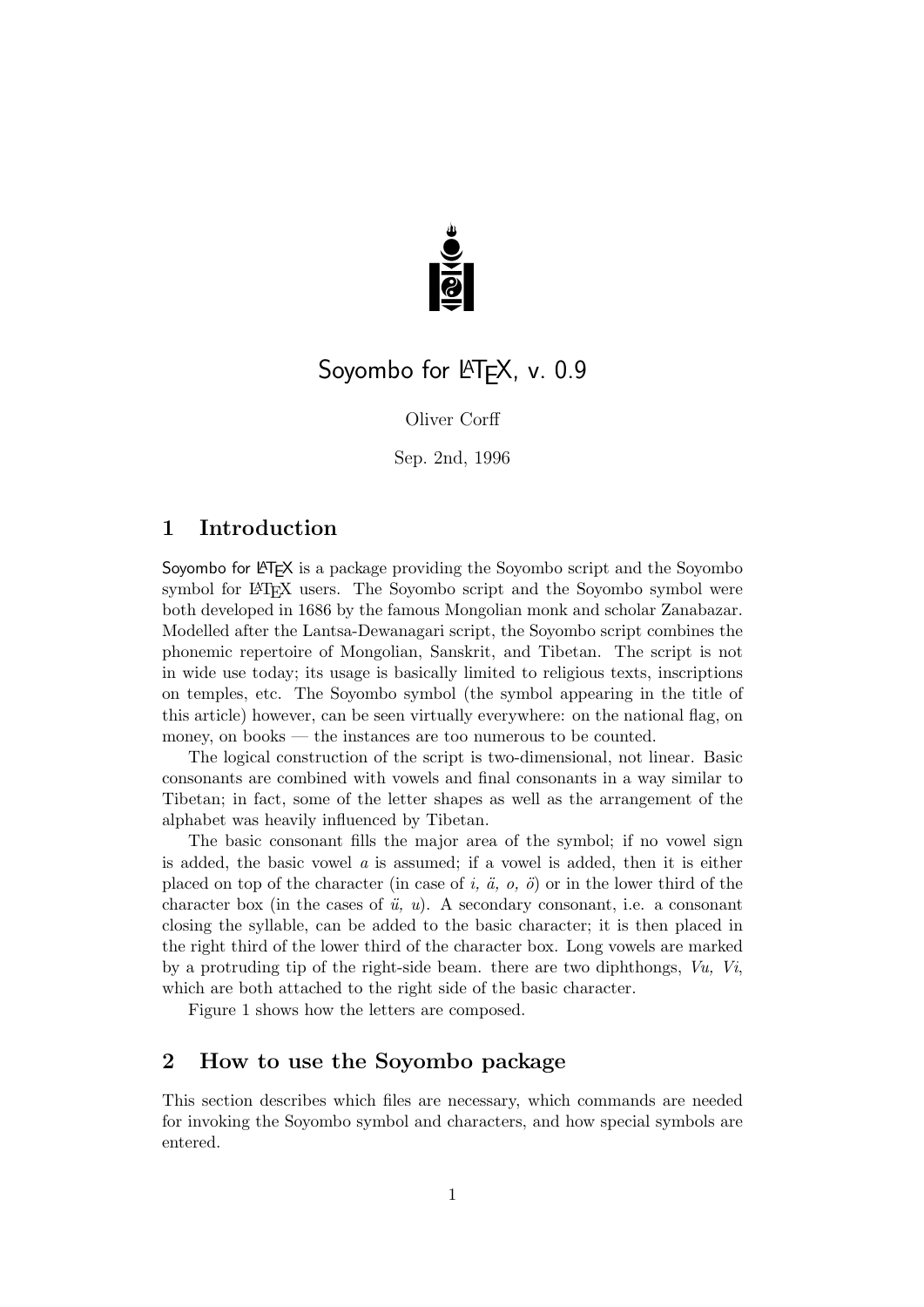

Figure 1: The Structural Layout of Soyombo Characters

#### 2.1 Necessary files

The Soyombo package consists of the following files:

- Package The file soyombo.sty provides all necessary declarations and commands for selecting and entering the Soyombo symbol and script. Place this file somewhere where your LATFX installation will find it. In emtex systems, this could be the path \emtex\texinput\mls assuming you have a subdirectory named mls which holds everything necessary for Mongolian Language Support.
- Fonts The font files soyombo.mf and soyombot.mf provide the alphabet and the symbol, respectively. They should reside in a directory where METAfont can find them, e. g. \emtex\mfinput\mls. Here again, it is assumed that a directory mls has been created for holding these and other fonts necessary for typesetting Mongolian.
- Font Metrics The font metrics files soyombo.tfm and soyombot.tfm go into \emtex\tfm\mls.
- Documentation This file is named soyo4tex.tex. You are reading it at the moment. It can be placed in the same directory as soyombo.sty or in a separate directory in the \emtex\doc branch.

#### 2.2 Declarations and Commands

In order to use the Soyombo script, the preamble of your document must contain the declaration \usepackage{soyombo}. This is the only necessary step. Two commands become available then: \Soyombo produces the Soyombo symbol (see the title of this artice), and \soyombo switches to the Soyombo character set.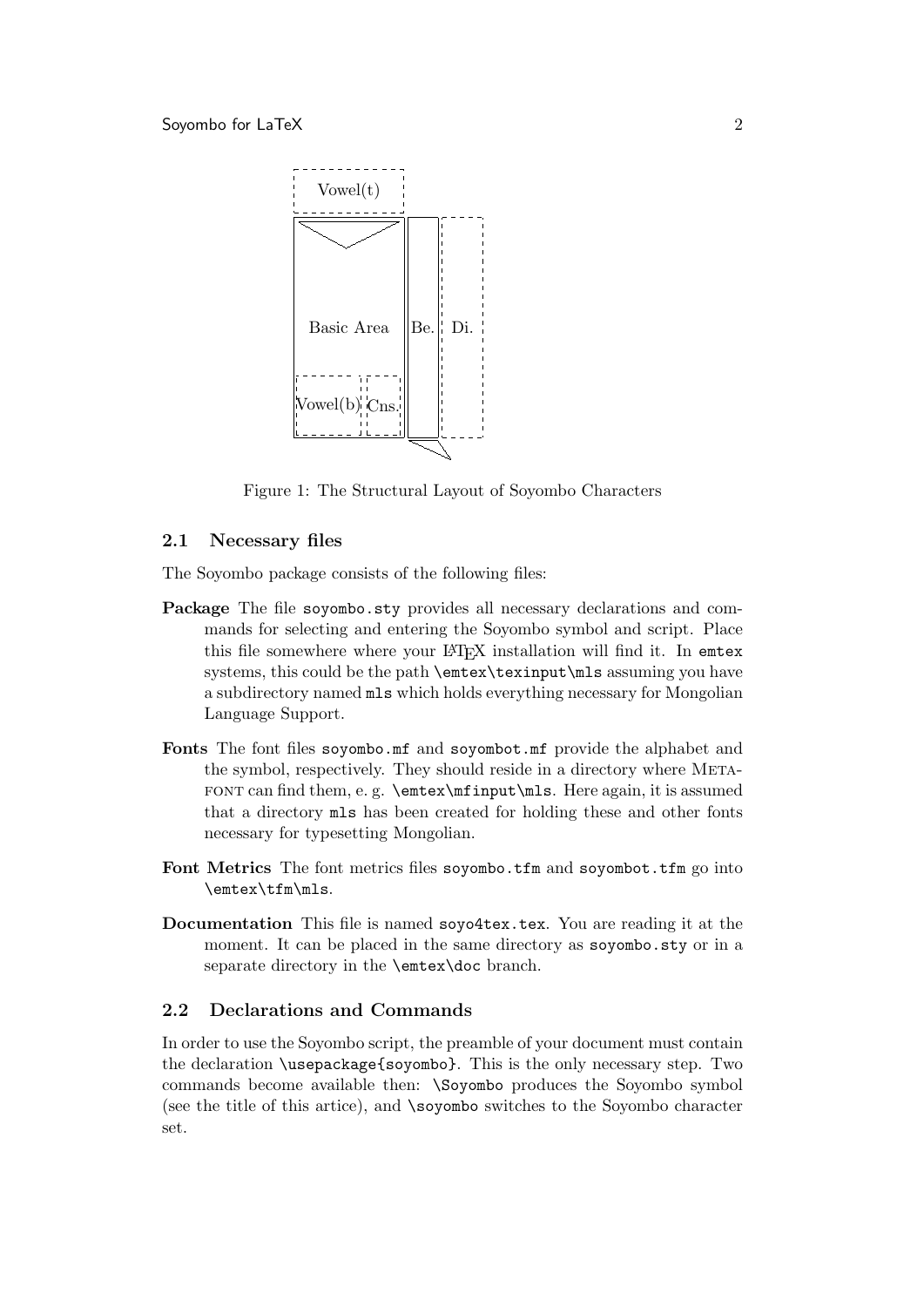#### 2.3 Input method

Within an environment declared by \soyombo, entering most of the basic characters is straightforward. Initial consonants are entered as such. Except for a which is not marked vowels are entered by using lowercase letters for back vowels and uppercase letters for front vowels:  $o \ddot{o} u \ddot{u}$  are entered as  $o \ddot{o} u$ U. Both u U have a form variant entered as v V which is shorter and used for combinations with final consonants.

Syllable finals are entered in uppercase. In most cases, the same letter as for the initial (and lowercase) version is used.

The following example shows how the words  $xamu\gamma s\ddot{a}g\dot{a}l-t\ddot{u}$  written in Soyombo  $\overline{\P}$   $\overline{\P}$   $\overline{\P}$   $\overline{\P}$   $\overline{P}$   $\overline{P}$  translate into a sequence of transliteration and input characters.

| Original              | ሞ |   | ရွ |        |          | ٨ |                       |        | Ф             |   |        |   | ु  |           |
|-----------------------|---|---|----|--------|----------|---|-----------------------|--------|---------------|---|--------|---|----|-----------|
| Decomposed            | 币 |   | ç  | g<br>∸ | g<br>۱U, | N | g                     | g<br>d | Ŧ             | g | g<br>ı |   | ΣĪ | g<br>باف  |
| <b>Transliterated</b> | X | a | m  | u      | $\sim$   | S | $\bullet\bullet$<br>a | a      | $\sigma$<br>ਨ |   |        | - |    | $\ddotsc$ |
| Input                 |   |   | m  |        | J        | S | е                     |        | ਨ             |   |        |   |    |           |

In order to show the construction of the Soyombo characters (for writing text books, etc.) one blind or dummy character  $\mathbb{I}$  was created which does not appear in the original alphabet.

The symbols used for writing Sanskrit and Tibetan are accessed by control sequences in the form of **\sXX** where **\s** stands for Soyombo and XX has to be replaced by a one-, two- or three-letter combination found in the encoding table.

### 3 Desiderata

The package in its present stage cannot be regarded complete. Some of the letter shapes still need a bit of refinement, and maybe there is even the possibility to create more typeface variants in order to reflect various printing styles.

The input method works but is a bit clumsy to use; an input preprocessor translating properly spelled Mongolian into the Soyombo equivalent waits to be developed.

Comments and suggestions are highly appreciated and should be directed to the author of these lines at corff@zedat.fu-berlin.de.